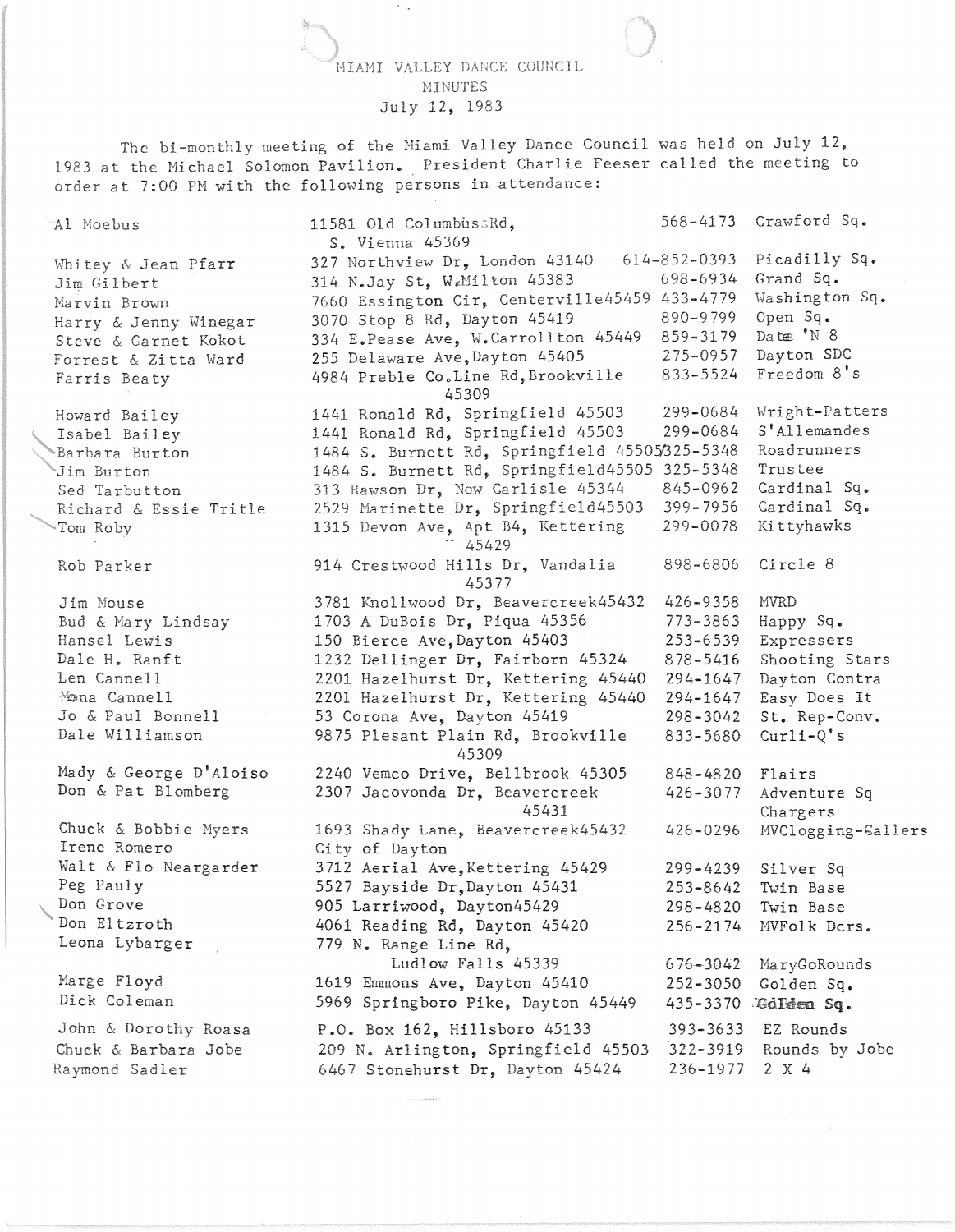| John & Pat Kundert<br>₹Zane & Helen Bailey<br>Keith Zimmerman | 2143 Turnbull Rd, Beavercreek 45431<br>2106 US 68 South, Xenia 45385<br>454 Heather St, Englewood 45322<br>7601 Pelway Drive, Centerville 45459 435-8812 | 426-2906<br>$372 - 5785$<br>$836 - 7248$ | Super $B$ <sup>'</sup> s<br>Hospitality Sq.<br>Motivators $\mathbb{F}_1$<br>$Sq.A-Go-Go$ $OK$ |
|---------------------------------------------------------------|----------------------------------------------------------------------------------------------------------------------------------------------------------|------------------------------------------|-----------------------------------------------------------------------------------------------|
| Ann Wilder<br>Jo & Charlie Feeser                             | 2133 Newgate Ave, Dayton 45420                                                                                                                           | $256 - 3179$                             | President                                                                                     |
|                                                               | Bill & Norma Jean Overacker400 N. Burnett Rd, Springfield45503                                                                                           |                                          | 324-0233 Star PromenO                                                                         |
| - Betty & Bob Helwig                                          | 108 Ashwood Ave, Dayton 45405                                                                                                                            | 278-8553                                 | Buckeye Sq.                                                                                   |
| John & Virginia Sesslar                                       | 5880 S.Chas.Clifton Rd,                                                                                                                                  | 462-8803                                 | Lake Choctaw                                                                                  |
|                                                               | S. Charleston 45368                                                                                                                                      |                                          |                                                                                               |
| John & Dorothy Pier                                           | 4451 Bigger Rd, Kettering 45440                                                                                                                          |                                          | 293-0238 Rose E. Mixers                                                                       |
| Wanda Hunter                                                  | 356 Willowhurst St, Centerville<br>45459                                                                                                                 |                                          | 434-1090 Treasurer                                                                            |
| Betty French                                                  | 5207 Weddington, Dayton 45428                                                                                                                            | 837-3530                                 | Editor                                                                                        |
| Charlotte N. Campbell                                         | 865 Meadow Lane, Troy 45373                                                                                                                              | $335 - 2183$                             | Secretary                                                                                     |
|                                                               |                                                                                                                                                          |                                          |                                                                                               |

The minutes of the May 5 meeting were approved as written.

Wanda Hunter, Treasurer, reported the balance on hand as of June 30, 1983 as follows: General Operating Fund, \$11,006.47; Building Fund, \$42,549.46; with a total of \$53,555.93. The Treasurer's Report was accepted.

In the absence of Jack Worley, Vice President, Charlie Feeser reported that the A-1 workshop is moving along with  $6\frac{1}{2}$  squares. This will end on August 29. Demo Dances will be held at the Dayton Mall on August 27 and 28 from 2:00 - 4:00 PM. The Fall Lesson Class for MVDC will begin on September 12 with Open House and lessons starting on September 19. These classes will run 13 weeks at \$35.00 per couple.

NEWSLETTER Editor Betty French reminded that July 20 is the deadline for lesson class information. She also reminded that January - June, 1984 Dance Schedules are due at the September 13 Council meeting.

Jo Bonnell, representing the State Corporation, encouraged attendance at the August 13 Square Dance at the State Fair. It will be in the Rhodes Building from 5:30 - 11:00 PM. Wear convention dress if you have it.

Paul Bonnell, Chairman of the 1984 State Convention, reported that they had already started travelling. The response has been good. The schedule for the next few weeks will be light and then it picks up by August. Paul asked that clubs PLEASE not schedule club dances on May 4,5,6, 1984 since this will be the dates of the state convention. Those who will be dancing outside the council are urged to take convention<br>flyers with them. Also if firstlyers of special dances that Publicity should attend to advertise the convention, please bring or send them to the Bonnells.

Irene Romero, Dayton Parks and Recreation, explained about the mailing of the NEWSLETTERS. If there are any volunteers who would like to help get the newsletters ready for mailing, please give their names and phone numbers to Irene. Assistance would be appreciated. Irene also announced that the cupolas have been removed from the roof of the Pavilion and that should stop the leaking problems.

Jim Burton, Trustee, reported that the "Blue Moon" is being bought by the K of C. Jim gave information about storage spaces that are available for rent. He also reported on storage barns that might be purchased and placed just outside the pavilion. Then it was asked if a storage room could be added on to the pavilion. It was decided that Irene Romero would check out this possibility with the city and see if some help in planning the addition would be available. This will be brought back to the council in January.

 $2.$